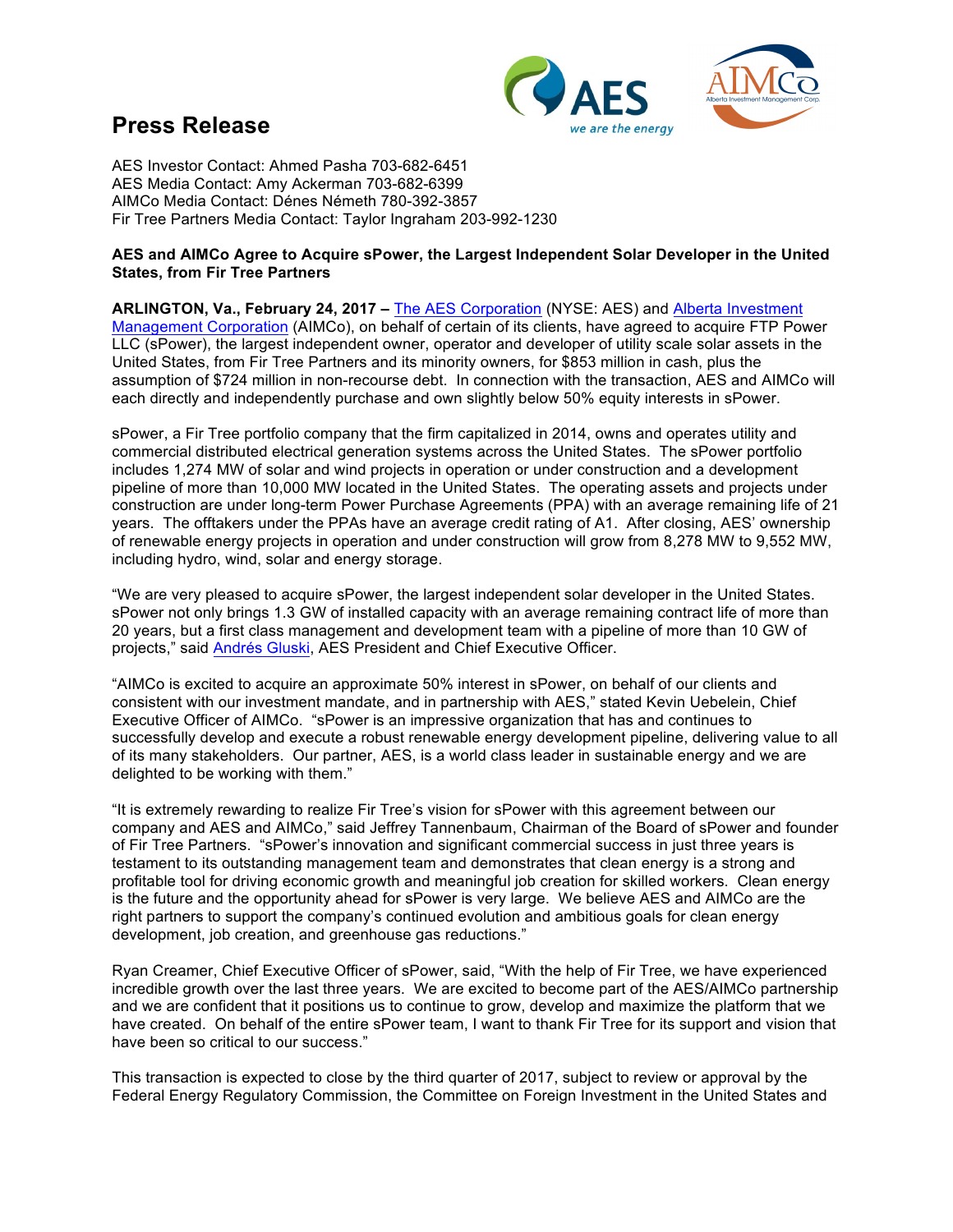the expiration or termination of any waiting period under the Hart-Scott-Rodino Act. The acquisition price is subject to customary post-signing purchase price adjustments.

AES will provide its 2017 guidance and longer-term expectations, and discuss this transaction on its fourth quarter and full year 2016 financial review call on February 27, 2017.

A Fact Sheet listing sPower's operating assets and projects under construction accompanies this Press Release.

#### **About AES**

The AES Corporation (NYSE: AES) is a Fortune 200 global power company. We provide affordable, sustainable energy to 17 countries through our diverse portfolio of distribution businesses as well as thermal and renewable generation facilities. Our workforce of 21,000 people is committed to operational excellence and meeting the world's changing power needs. Our 2015 revenues were \$15 billion and we own and manage \$37 billion in total assets. To learn more, please visit www.aes.com. Follow AES on Twitter @TheAESCorp.

#### **About AIMCo**

AIMCo is one of Canada's largest and most diversified institutional investment managers with more than \$95 billion of assets under management. AIMCo was established on January 1, 2008 with a mandate to provide superior long-term investment results for its clients. AIMCo operates at arms-length from the Government of Alberta and invests globally on behalf of 31 pension, endowment and government funds in the Province of Alberta. For more information on AIMCo please visit www.aimco.alberta.ca.

#### **About sPower**

Headquartered in Salt Lake City, with offices in San Francisco, Long Beach and New York City, sPower is the largest private owner of operating solar assets in the United States. sPower owns and operates utility and commercial distributed electrical generation systems across the U.S. producing in excess of 1.1 GW of power. Additionally, sPower has an in-construction and development pipeline in excess of 10 GW. For more information on sPower, please visit www.spower.com.

#### **About Fir Tree Partners**

Fir Tree, founded in 1994, is a private investment firm with approximately \$10 billion of capital under management. The firm invests worldwide in public and private companies, real estate, and debt. Fir Tree manages assets on behalf of leading endowments, foundations, pension funds, and sovereign wealth funds. The firm maintains offices in New York and Miami.

#### **AES Safe Harbor Disclosure**

This news release contains forward-looking statements within the meaning of the Securities Act of 1933 and of the Securities Exchange Act of 1934. Such forward-looking statements include, but are not limited to, statements regarding the expected timeline for completing the proposed transaction, sPower's projects under development, the Company's future cash flows, improvement in the Company's credit metrics and growth of the Company's dividend. Forward-looking statements are not intended to be a guarantee of future results, but instead constitute AES' current expectations based on reasonable assumptions. Forecasted financial information is based on certain material assumptions. These assumptions include, but are not limited to, our accurate projections of future interest rates, commodity price and foreign currency pricing, continued normal levels of operating performance and electricity volume at our distribution companies and operational performance at our generation businesses consistent with historical levels, as well as achievements of planned productivity improvements and incremental growth investments at normalized investment levels and rates of return consistent with prior experience.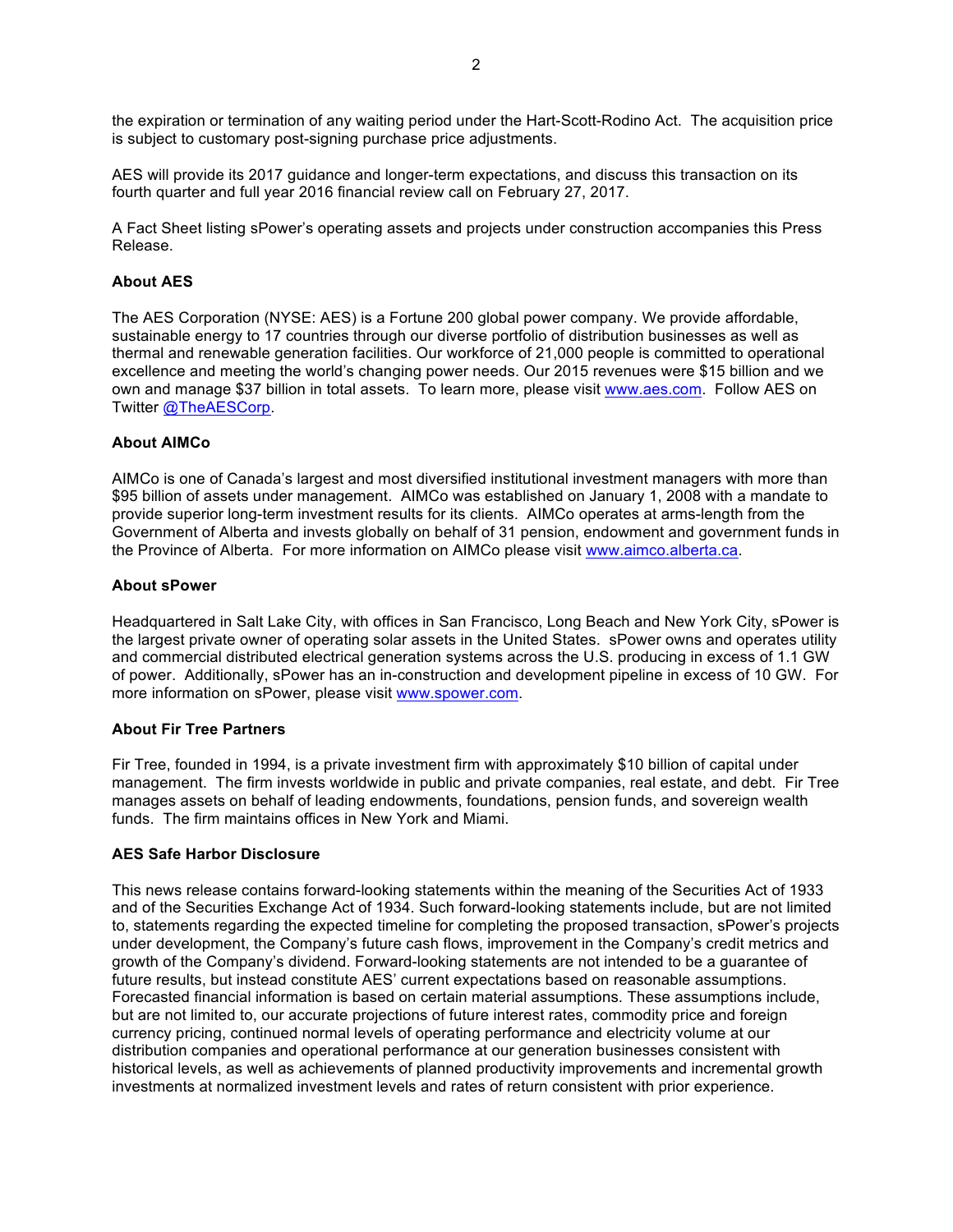Actual results could differ materially from those projected in our forward-looking statements due to risks, uncertainties and other factors. Important factors that could affect actual results are discussed in AES' filings with the Securities and Exchange Commission (the "SEC"), including, but not limited to, the risks discussed under Item 1A "Risk Factors" and Item 7: Management's Discussion & Analysis in AES' 2015 Annual Report on Form 10-K and in subsequent reports filed with the SEC. Readers are encouraged to read AES' filings to learn more about the risk factors associated with AES' business. AES undertakes no obligation to update or revise any forward-looking statements, whether as a result of new information, future events or otherwise.

Any Stockholder who desires a copy of the Company's 2015 Annual Report on Form 10-K dated on or about February 23, 2016 with the SEC may obtain a copy (excluding Exhibits) without charge by addressing a request to the Office of the Corporate Secretary, The AES Corporation, 4300 Wilson Boulevard, Arlington, Virginia 22203. Exhibits also may be requested, but a charge equal to the reproduction cost thereof will be made. A copy of the Form 10-K may be obtained by visiting the Company's website at www.aes.com.

#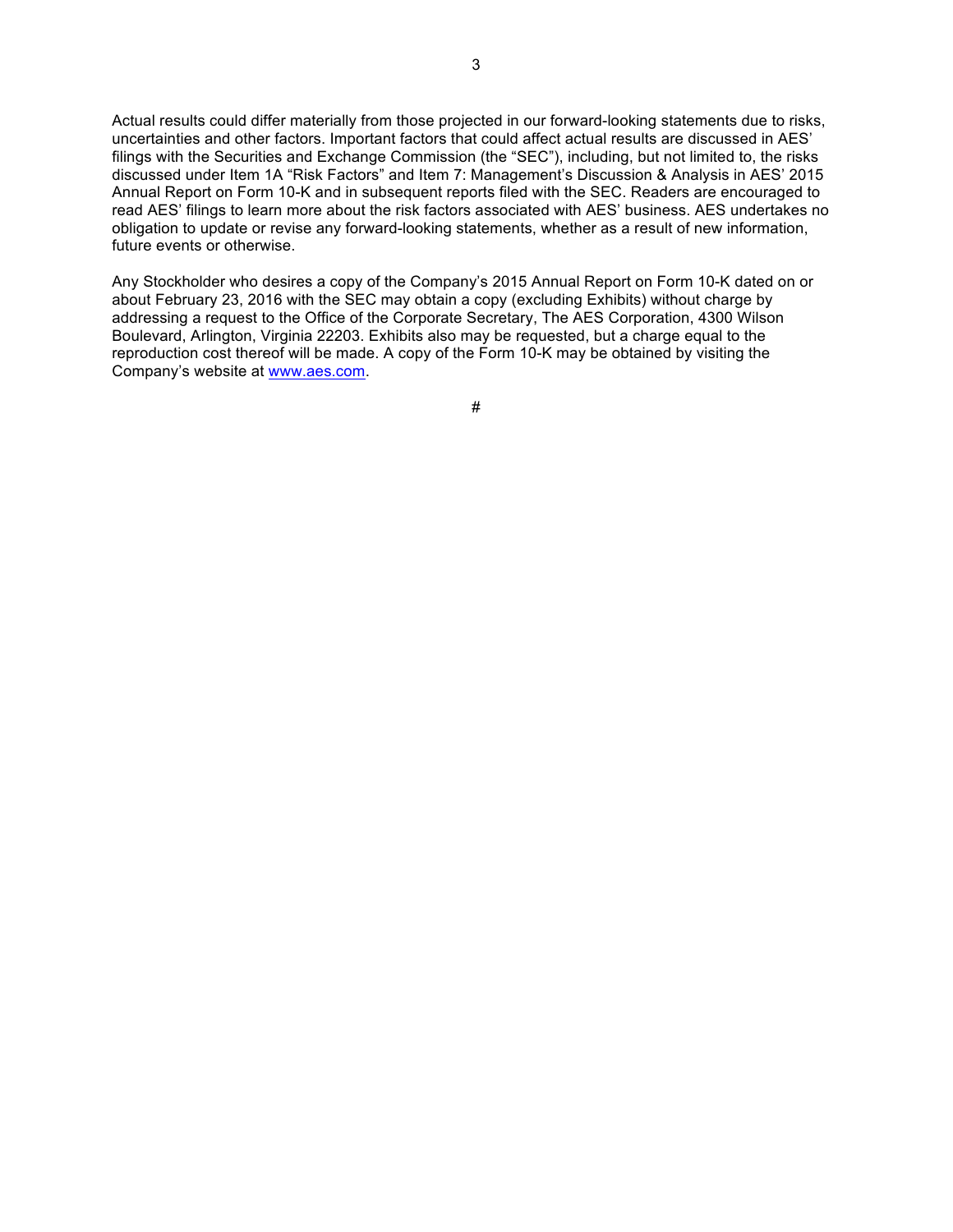### **sPower Operating Assets**

|                                  |                   |                     |                 | Date of<br>Commence |                   |                                   |
|----------------------------------|-------------------|---------------------|-----------------|---------------------|-------------------|-----------------------------------|
|                                  |                   |                     |                 | ment of             | <b>Contract</b>   |                                   |
|                                  |                   |                     |                 | Commercial          | <b>Expiration</b> |                                   |
| <b>Business</b>                  | <b>Location</b>   | <b>Fuel</b>         | <b>Gross MW</b> | <b>Operations</b>   | <b>Date</b>       | Customer(s)                       |
| Solverde 1                       | US-CA             | Solar - Utility     | 106             | 2016                | 2036              | <b>CDWR</b>                       |
| <b>Pioneer Wind Park</b>         | US-WY             | Wind                | 80              | 2016                | 2036              | PacifiCorp                        |
| Beacon Solar 1                   | US-CA             | Solar - Utility     | 64              | 2017                | 2042              | <b>LADWP</b>                      |
| Beacon Solar 3                   | US-CA             | Solar - Utility     | 63              | 2017                | 2042              | <b>LADWP</b>                      |
| Antelope DSR 1                   | US-CA             | Solar - Utility     | 63              | 2016                | 2036              | <b>SCPPA</b>                      |
| Latigo Wind Park                 | US-UT             | Wind                | 62              | 2016                | 2036              | PacifiCorp                        |
| Eden Solar                       | US-NC             | Solar - Utility     | 62              | 2015                | 2030              | Duke Energy<br>Progress           |
| Sandstone Solar                  | US-AZ             | Solar - Utility     | 58              | 2015                | 2036              | <b>Salt River</b><br>Project      |
| Beacon Solar 4                   | US-CA             | Solar - Utility     | 57              | 2016                | 2041              | <b>LADWP</b>                      |
| <b>Elevation Solar C</b>         | US-CA             | Solar - Utility     | 51              | 2016                | 2046              | City of Palo<br>Alto              |
| Hayworth                         | US-CA             | Solar - Utility     | 33              | 2015                | 2045              | City of Palo<br>Alto              |
| Sale-Leaseback <sup>1</sup>      | <b>US-Various</b> | Solar - Distributed | 31              | 2008-2014           | Various           | Various $2$                       |
| Adera Solar                      | US-CA             | Solar - Utility     | 27              | 2015                | 2035              | Southern<br>California<br>Edison  |
| Antelope Big Sky Ranch           | US-CA             | Solar - Utility     | 26              | 2016                | 2041              | <b>SCPPA</b>                      |
| Summer Solar SCPPA               | US-CA             | Solar - Utility     | 26              | 2016                | 2041              | <b>SCPPA</b>                      |
| <b>WABSRB</b>                    | US-CA             | Solar - Utility     | 26              | 2016                | 2046              | City of Palo<br>Alto              |
| SEPV Mojave West                 | US-CA             | Solar - Utility     | 25              | 2016                | 2036              | Southern<br>California<br>Edison  |
| <b>WABSRA</b>                    | US-CA             | Solar - Utility     | 24              | 2014                | 2034              | PG&E                              |
| Central Anelope Dry Ranch C      | US-CA             | Solar - Utility     | 23              | 2016                | 2036              | Southern<br>California<br>Edison  |
| Sierra Solar                     | US-CA             | Solar - Utility     | 23              | 2015                | 2035              | Southern<br>California<br>Edison  |
| North Lancaster Ranch            | US-CA             | Solar - Utility     | 22              | 2016                | 2036              | Southern<br>California<br>Edison  |
| Redcrest                         | US-CA             | Solar - Utility     | 21              | 2015                | 2035              | Southern<br>California<br>Edison  |
| Woodmere                         | US-CA             | Solar - Utility     | 19              | 2015                | 2035              | PG&E                              |
| Leavenworth Greenworks           | US-NY             | Solar - Utility     | 14              | 2016                | 2034              | Long Island<br>Power<br>Authority |
| Western Antelope Dry Ranch (LCE) | US-CA             | Solar - Utility     | 13              | 2016                | 2036              | <b>LCE</b>                        |
| <b>SEPV Palmdale East</b>        | US-CA             | Solar - Utility     | 12              | 2015                | 2035              | Southern<br>California<br>Edison  |
| Victor Dry Farm Ranch            | US-CA             | Solar - Utility     | 11              | 2015                | 2035              | Southern<br>California<br>Edison  |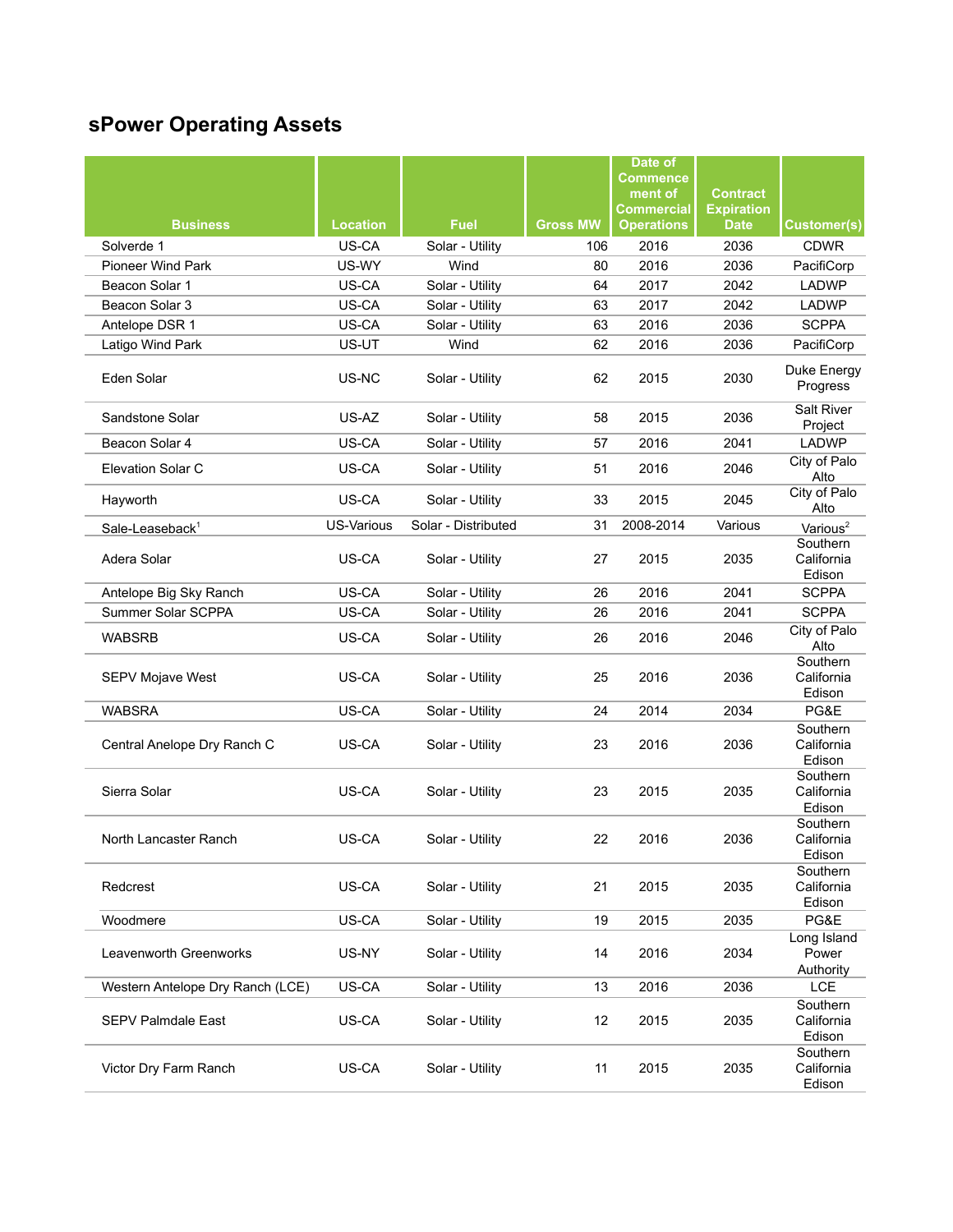| American Solar Greenworks        | US-CA | Solar - Utility     | 9              | 2016 | 2036 | Southern<br>California<br>Edison  |
|----------------------------------|-------|---------------------|----------------|------|------|-----------------------------------|
| Victor Mesa Linda B2-E2 (Seneca) | US-CA | Solar - Utility     | 8              | 2014 | 2034 | Southern<br>California<br>Edison  |
| Summer Solar A2-D2               | US-CA | Solar - Utility     | 8              | 2014 | 2034 | Southern<br>California<br>Edison  |
| <b>Sutter Greenworks</b>         | US-NY | Solar - Utility     | 7              | 2015 | 2035 | Long Island<br>Power<br>Authority |
| Citizen B Solar                  | US-CA | Solar - Utility     | 7              | 2015 | 2035 | Southern<br>California<br>Edison  |
| Lancaster Little Rock C          | US-CA | Solar - Utility     | 7              | 2015 | 2035 | Southern<br>California<br>Edison  |
| <b>Biscoe</b>                    | US-NC | Solar - Utility     | 7              | 2014 | 2029 | Duke Energy<br>Progress           |
| Selma                            | US-NC | Solar - Utility     | $\overline{7}$ | 2014 | 2029 | Duke Energy<br>Progress           |
| <b>Turkey Branch</b>             | US-NC | Solar - Utility     | $\overline{7}$ | 2014 | 2029 | Duke Energy<br>Progress           |
| <b>Nick</b>                      | US-NC | Solar - Utility     | 7              | 2014 | 2029 | Duke Energy<br>Carolinas          |
| Antelope DSR 2                   | US-CA | Solar - Utility     | 6              | 2016 | 2036 | <b>SCPPA</b>                      |
| Lancaster Dry Farm Ranch         | US-CA | Solar - Utility     | 6              | 2014 | 2034 | Southern<br>California<br>Edison  |
| Expressway Solar A & B           | US-CA | Solar - Utility     | 5              | 2014 | 2034 | Southern<br>California<br>Edison  |
| Fairmont                         | US-NC | Solar - Utility     | 5              | 2013 | 2028 | Duke Energy<br>Progress           |
| AE Israel                        | US-NC | Solar - Utility     | 5              | 2014 | 2029 | Duke Energy<br>Progress           |
| Battleground                     | US-NC | Solar - Utility     | 4              | 2013 | 2028 | Duke Energy<br>Carolinas          |
| Rodeo Solar C2 & D2              | US-CA | Solar - Utility     | 4              | 2014 | 2034 | Southern<br>California<br>Edison  |
| SEPV 18                          | US-CA | Solar - Utility     | 3              | 2016 | 2036 | Southern<br>California<br>Edison  |
| Southbridge                      | US-MA | Solar - Distributed | 3              | 2016 | 2036 | Town of<br>Southbridge            |
| Spring Hill Road                 | US-MA | Solar - Distributed | 3              | 2015 | 2035 | Town of<br>Southbridge            |
| Kenansville                      | US-NC | Solar - Utility     | 3              | 2013 | 2028 | Duke Energy<br>Progress           |
| Tom Taylor                       | US-NC | Solar - Utility     | 3              | 2014 | 2029 | Duke Energy<br>Progress           |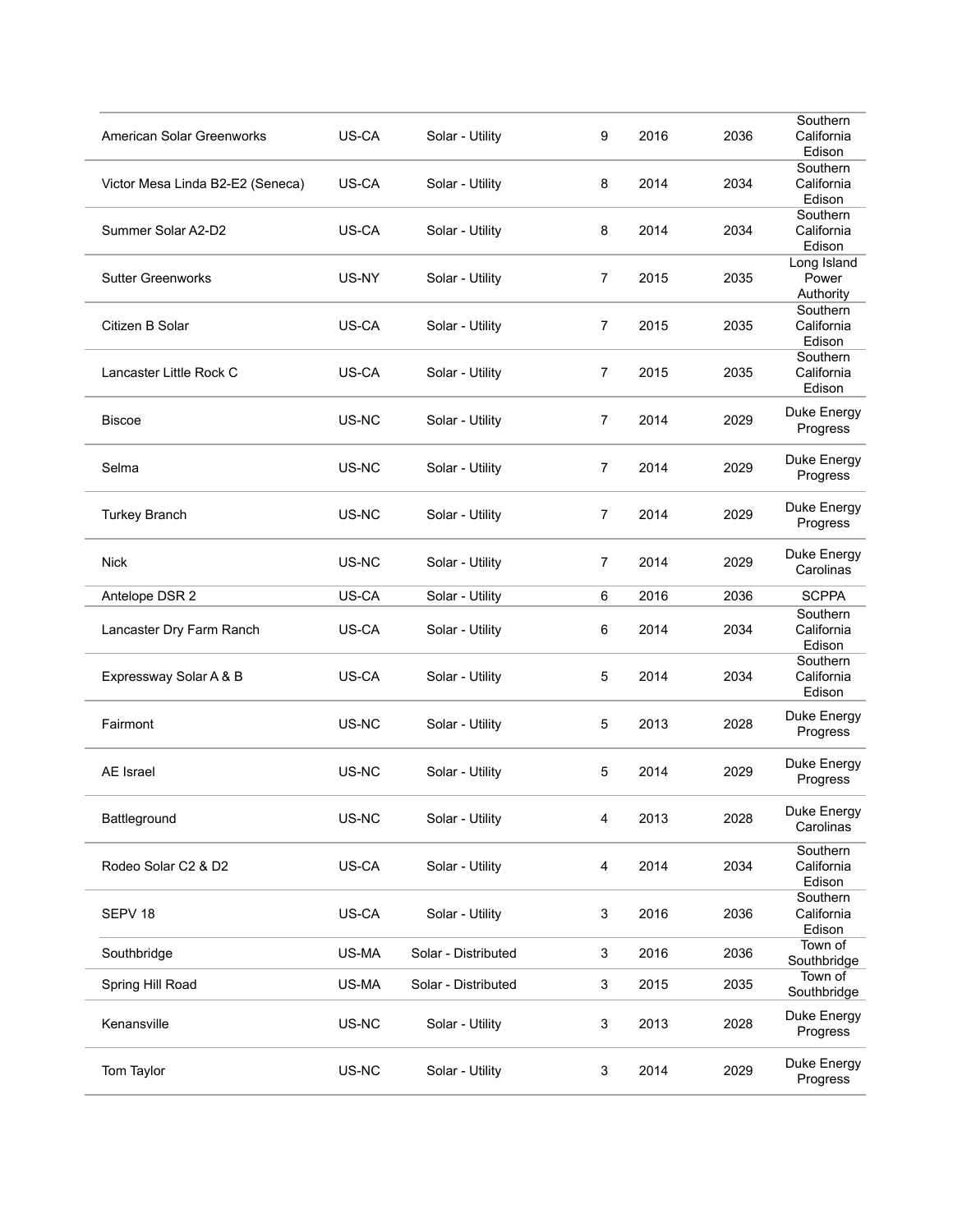| Warsaw I                        | US-NC | Solar - Utility     | 3              | 2013 | 2028 | Duke Energy<br>Progress           |
|---------------------------------|-------|---------------------|----------------|------|------|-----------------------------------|
| Warsaw II                       | US-NC | Solar - Utility     | 3              | 2013 | 2028 | Duke Energy<br>Progress           |
| Innovative Solar 14             | US-NC | Solar - Utility     | 3              | 2014 | 2029 | Duke Energy<br>Carolinas          |
| <b>Beulaville</b>               | US-NC | Solar - Utility     | 3              | 2013 | 2028 | Duke Energy<br>Progress           |
| Wallace                         | US-NC | Solar - Utility     | 3              | 2013 | 2028 | Duke Energy<br>Progress           |
| Innovative Solar 15             | US-NC | Solar - Utility     | 3              | 2014 | 2029 | Duke Energy<br>Carolinas          |
| Ellerbe                         | US-NC | Solar - Utility     | $\overline{2}$ | 2013 | 2028 | Duke Energy<br>Progress           |
| Expressway Solar C2             | US-CA | Solar - Utility     | 2              | 2014 | 2034 | Southern<br>California<br>Edison  |
| <b>Sterlington Greenworks</b>   | US-NY | Solar - Utility     | $\overline{2}$ | 2015 | 2035 | Long Island<br>Power<br>Authority |
| South Barre Road                | US-MA | Solar - Distributed | 1              | 2015 | 2035 | Town of<br>Southbridge            |
| North Brookfield                | US-MA | Solar - Distributed | 1              | 2015 | 2035 | City of North<br>Adams            |
| <b>Westminster Country Club</b> | US-MA | Solar - Distributed | 1              | 2015 | 2035 | City of North<br>Adams            |
| <b>TOTAL</b>                    |       |                     | 1,184          |      |      |                                   |

1 Includes 77 projects.

2 24 government, municipal, commercial and industrial offtakers.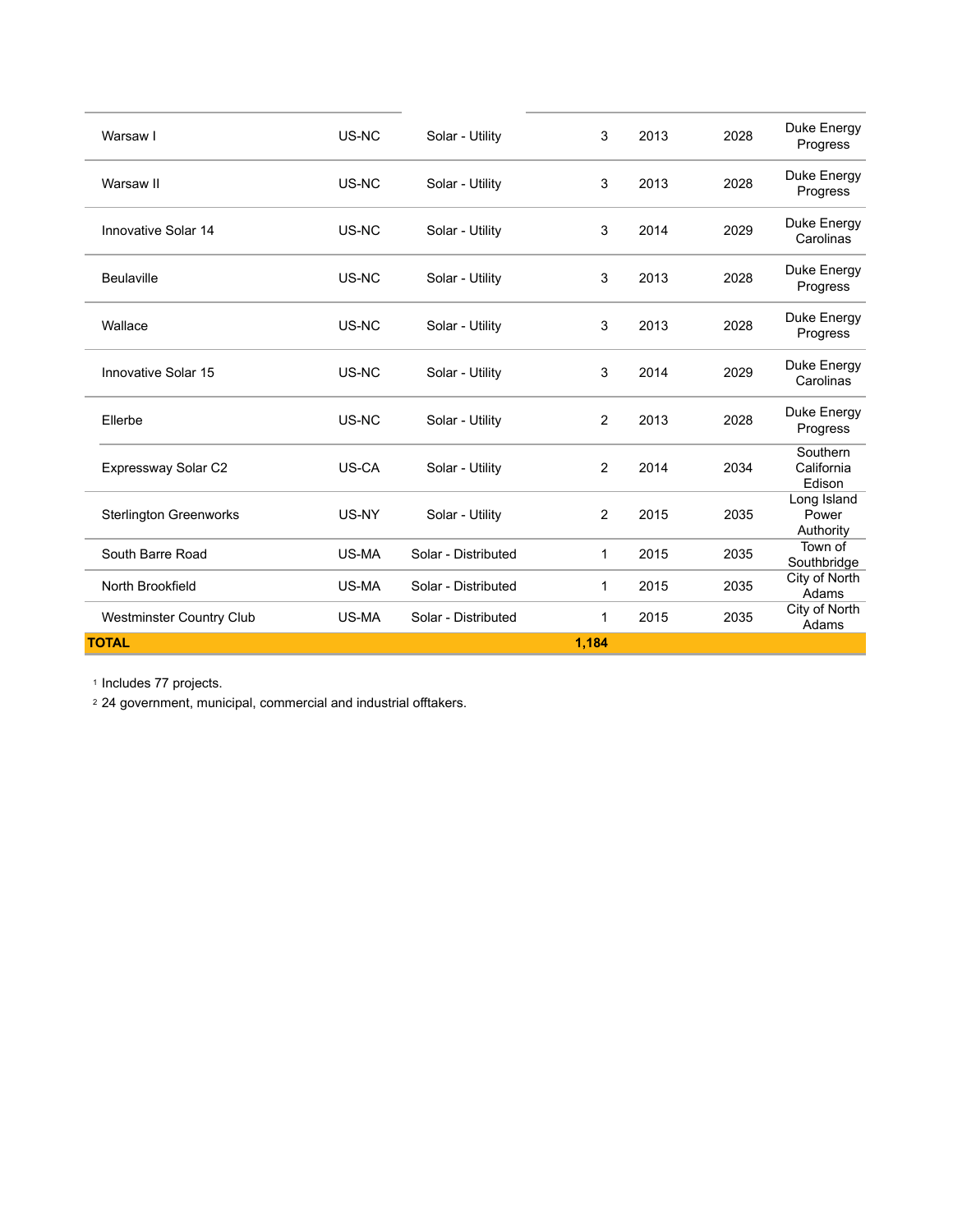## **sPower Projects Under Construction**

| <b>Business</b>                 | <b>Location</b> | <b>Fuel</b>     | <b>Gross MW</b> | Date of<br><b>Commence</b><br>ment of<br><b>Commercial</b><br><b>Operations</b> | <b>Contract</b><br><b>Expiration</b><br><b>Date</b> | <b>Customer(s)</b>               |
|---------------------------------|-----------------|-----------------|-----------------|---------------------------------------------------------------------------------|-----------------------------------------------------|----------------------------------|
| <b>Bayshore</b>                 |                 |                 | 91              |                                                                                 |                                                     |                                  |
| Bayshore A                      | US-CA           | Solar - Utility | 25              | 2017                                                                            | 2037                                                | PG&E                             |
| Bayshore B                      | US-CA           | Solar - Utility | 25              | 2017                                                                            | 2037                                                | PG&E                             |
| Bayshore C                      | US-CA           | Solar - Utility | 25              | 2017                                                                            | 2037                                                | PG&E                             |
| <b>Aspiration Solar G</b>       | US-CA           | Solar - Utility | 12              | 2017                                                                            | 2037                                                | PG&E                             |
| Lancaster WAD B                 | US-CA           | Solar - Utility | 4               | 2017                                                                            | 2037                                                | Southern<br>California<br>Edison |
| <b>TOTAL UNDER CONSTRUCTION</b> |                 |                 | 91              |                                                                                 |                                                     |                                  |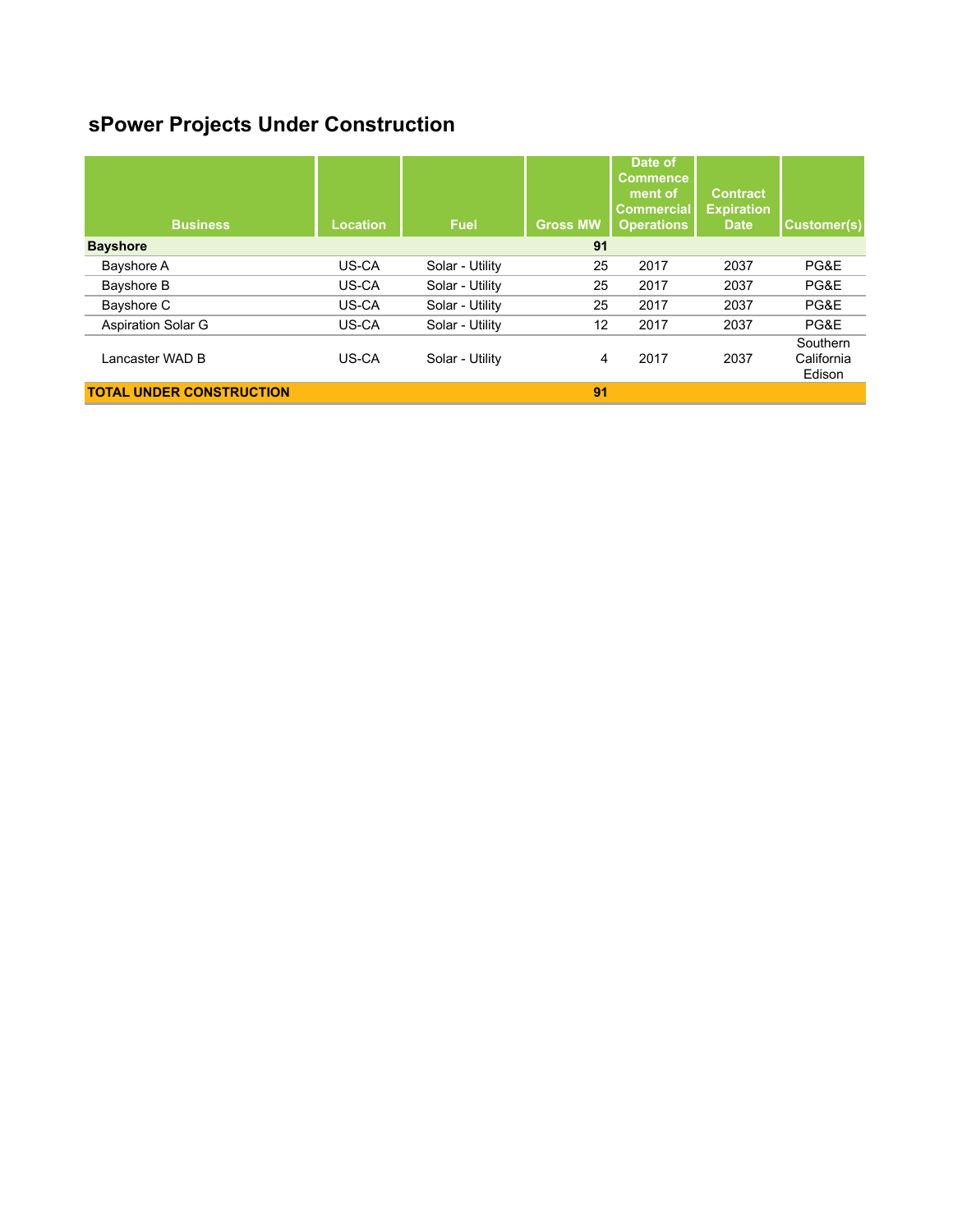### **1,274 MW in Operation & Under Construction by Resource**

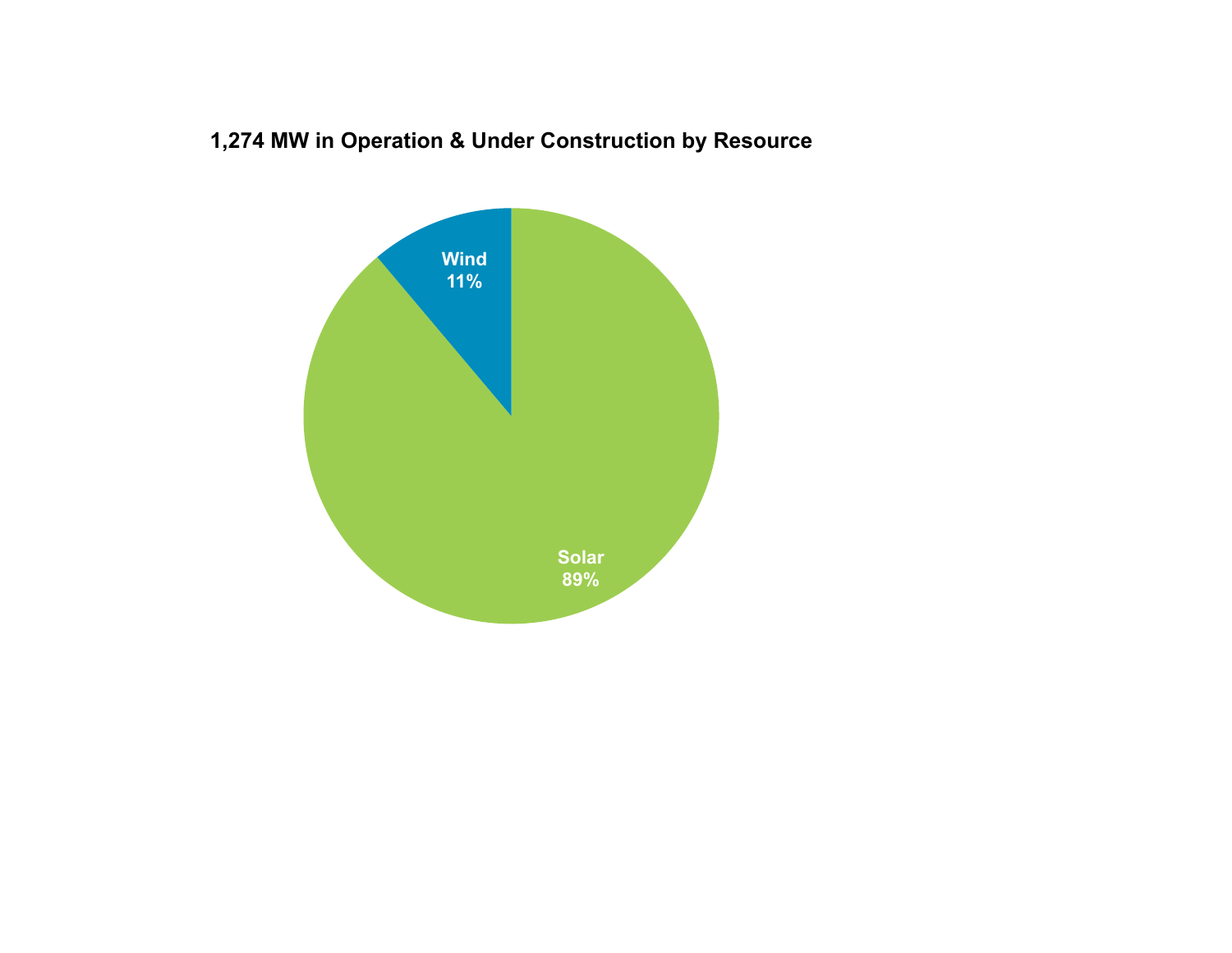

# **1,274 MW in Operation & Under Construction by Offtaker**